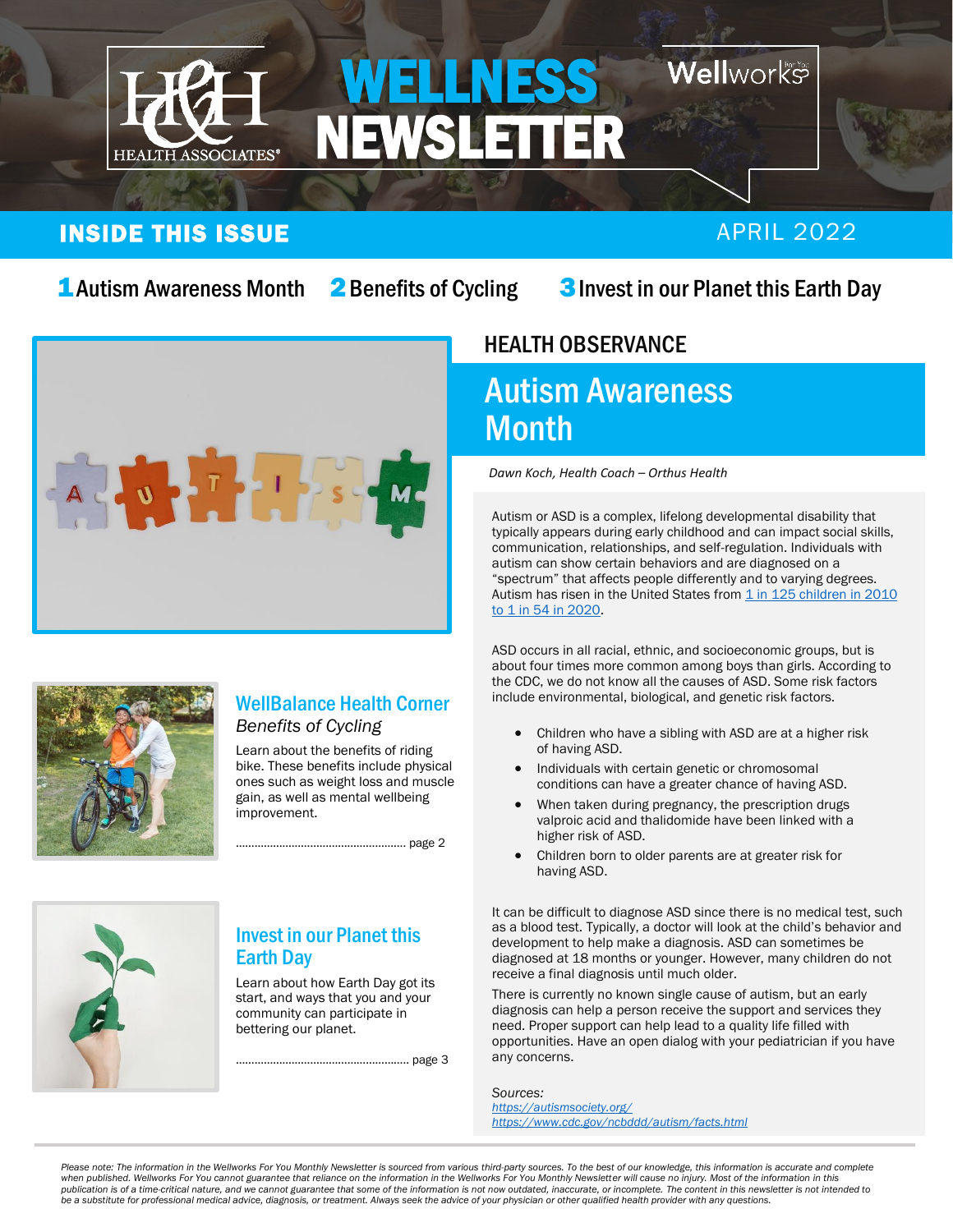

# The Benefits of Biking

*Dawn Koch, Health Coach – Orthus Health*

National Bike Month is observed in the spring each year. It is a health observance established in 1956 and promoted by the League of American Bicyclists and celebrated across the country. Cycling is a low-impact activity that is gentle on your joints and a great way to stay in touch with the world around you. Whether you ride outside or inside on a stationary bike, you can benefit greatly from this activity.

# Some of the benefits of cycling include

- Potential weight loss from calories burned.
- The movement and resistance help to strengthen leg muscles, especially those supporting your knee.
- Regular rhythmic movements are a great cardio workout and great for your heart and lungs.
- Cycling can help control blood pressure, blood sugar, and improve your cholesterol.
- Cycling can relieve stiffness, especially in your lower body.
- If you need to break a pattern of repetitive workouts, cycling gives you as much of a leg workout as a regular trip to the gym.

## Benefits of riding outside

- Exercising in the fresh air and sunlight improves mood.
- Biking outside also improved cognitive function in older adults.
- Riding a real bike provides more of a workout for stabilizing muscles that you use to keep upright.
- Riding a real bike also improved your balance and coordination.

If you want to be more active but aren't sure what to try, consider biking and reap the many health benefits. You should consult your doctor before you begin an exercise program.

If you have any injuries that cycling will affect, it's best to stay off the bike until you fully recover. Talk with your doctor if you have any conditions that cycling may affect. Stationary or adaptive bicycles are great alternatives for individuals with balance, vision, or hearing concerns.

# WelBalance HEALTH TIP CORNER

Cycling is a low impact way to stay in shape and improve your mental wellbeing.

If the weather is in your favor, hop on your bike and go the distance. Just take the proper precautions and follow our safety tips.

CHECK YOUR EQUIPMENT. Before you plan your ride, you should be aware of any mechanical problems with the bike. Make sure your seat is adjusted and locked in place. Check that your tires are inflated to the proper PSI.

PLAN TO BE SEEN. The death toll in bicycle accidents has increased 37% in the last 10 years, according to *Injury [Facts®](https://injuryfacts.nsc.org/home-and-community/safety-topics/bicycle-deaths/#_ga=2.226230937.2061482852.1646423980-1952006639.1646423980)*. Make sure drivers can see you by wearing reflective clothing if riding at night.

WEAR A HELMET. This applies to all children and adult riders of all ages. Check the helmet for comfort and tighten the chin straps to ensure proper safety.

#### FOLLOW THE RULES OF THE ROAD. It is

important to always maintain awareness while you are on the roads with motor vehicles around you. Make sure you are following the same rules that apply to motorists, such as stop signs, traffic lights, and proper signaling.

*Source:*

*[https://www.nsc.org/home-safety/tools-resources/seasonal](https://www.nsc.org/home-safety/tools-resources/seasonal-safety/summer/bicycles)[safety/summer/bicycles](https://www.nsc.org/home-safety/tools-resources/seasonal-safety/summer/bicycles)*

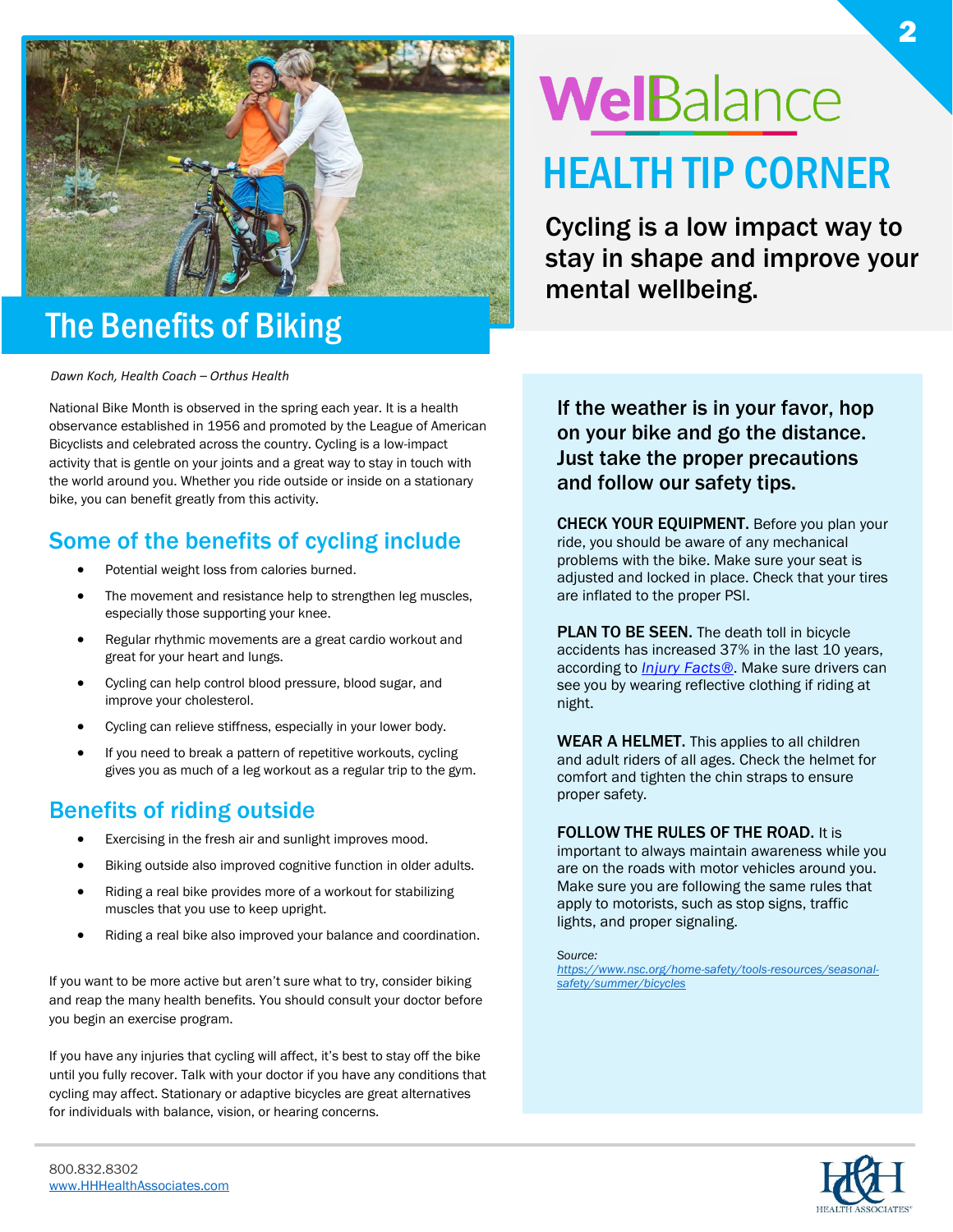# Invest in our Planet

l

# this Earth Day

*Lisa Kyler, Creative Content Marketing Manager – Wellworks for You*

Earth Day was founded in 1970 with the goal to spread education about environmental issues. We now celebrate this day globally on April 22nd, although many places have extended to Earth Week. On the first Earth Day, rallies were held across the US while speeches were given. It successfully raised awareness about environmental issues and was the catalyst for many important legislative changes.

## How Can I Participate?

There are many ways to participate in Earth Day or Earth Week. First, take time to educate yourself about current environmental and climate issues. Begin by reading through different events and programs on **Earthday.org**. Find a cause that interests you personally. There may even be local events going on in your community.

Here are a few ways you can invest in our planet and participate this Earth Day.

- Change your diet to fight climate change by incorporating Meatless Mondays into your weekly meal routine.
- Find your personal carbon footprint and then make changes to reduce it.
- Choose options without single-use plastics when out shopping.
- Buy and shop locally whenever possible. The shorter distance your food must travel, the less pollution it creates.
- Research greener energy options that may be available in your neighborhood for your home.

Although you're only one person, you can still have an impact. Get your family, friends, and community involved this Earth Day and spread the word about different changes they can make. And if you really want to get involved, try writing to your local political offices to voice any concerns you may have. They can vote in changes that impact a larger scale.